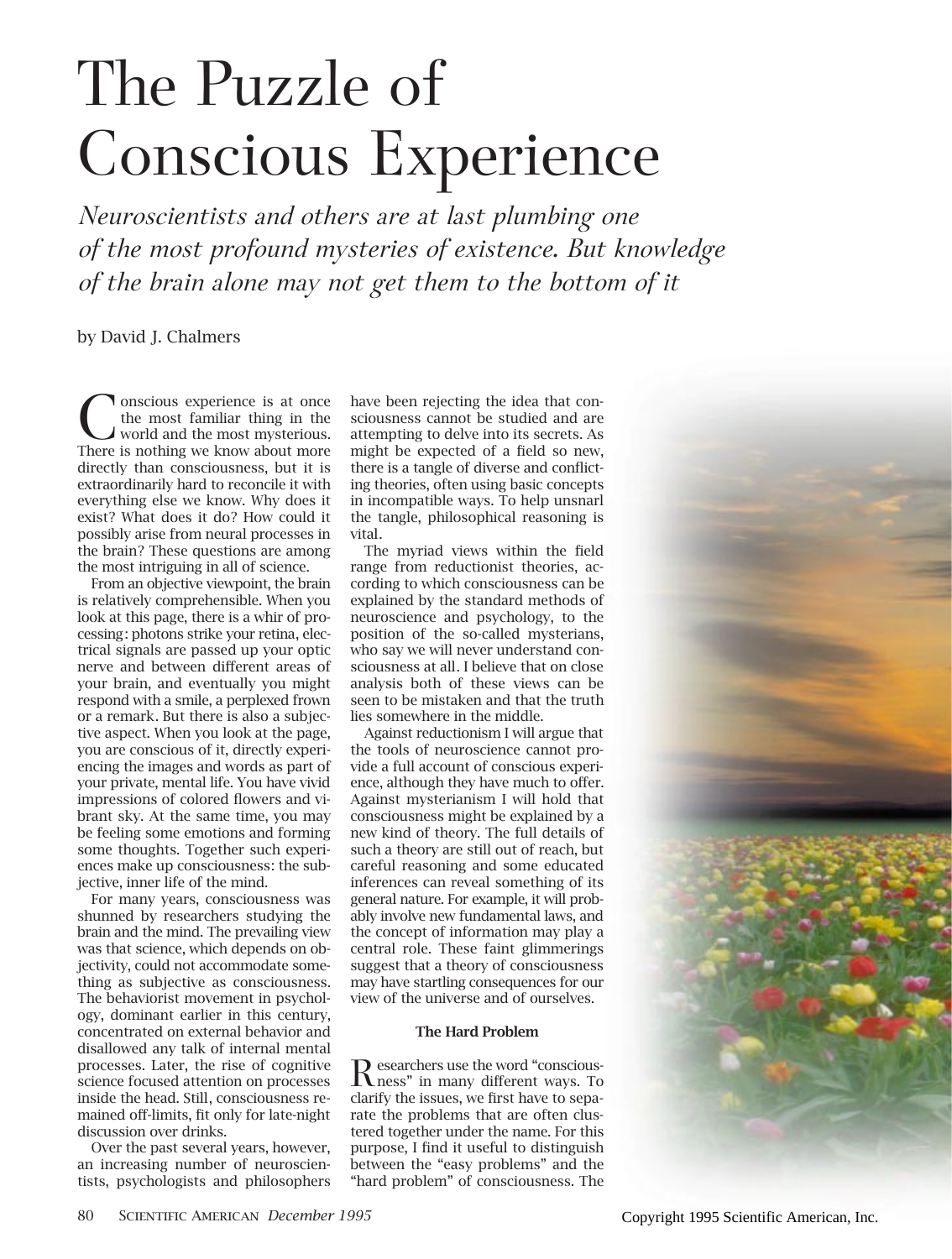easy problems are by no means trivial they are actually as challenging as most in psychology and biology—but it is with the hard problem that the central mystery lies.

The easy problems of consciousness include the following: How can a human subject discriminate sensory stimuli and react to them appropriately? How does the brain integrate information from many different sources and use this information to control behavior? How is it that subjects can verbalize their internal states? Although all these questions are associated with consciousness, they all concern the objective mechanisms of the cognitive system. Consequently, we have every rea-

son to expect that continued work in cognitive psychology and neuroscience will answer them.

The hard problem, in contrast, is the question of how physical processes in the brain give rise to subjective experience. This puzzle involves the inner aspect of thought and perception: the way things feel for the subject. When we see, for example, we experience visual sensations, such as that of vivid blue. Or think of the ineffable sound of a distant oboe, the agony of an intense pain, the sparkle of happiness or the meditative quality of a moment lost in thought. All are part of what I am calling consciousness. It is these phenomena that pose the real mystery of the mind.

To illustrate the distinction, consider a thought experiment devised by the Australian philosopher Frank Jackson. Suppose that Mary, a neuroscientist in the 23rd century, is the world's leading expert on the brain processes responsible for color vision. But Mary has lived her whole life in a black-and-white room and has never seen any other col-

ISOLATED NEUROSCIENTIST in a blackand-white room knows everything about how the brain processes colors but does not know what it is like to see them. This scenario suggests that knowledge of the brain does not yield complete knowledge of conscious experience.

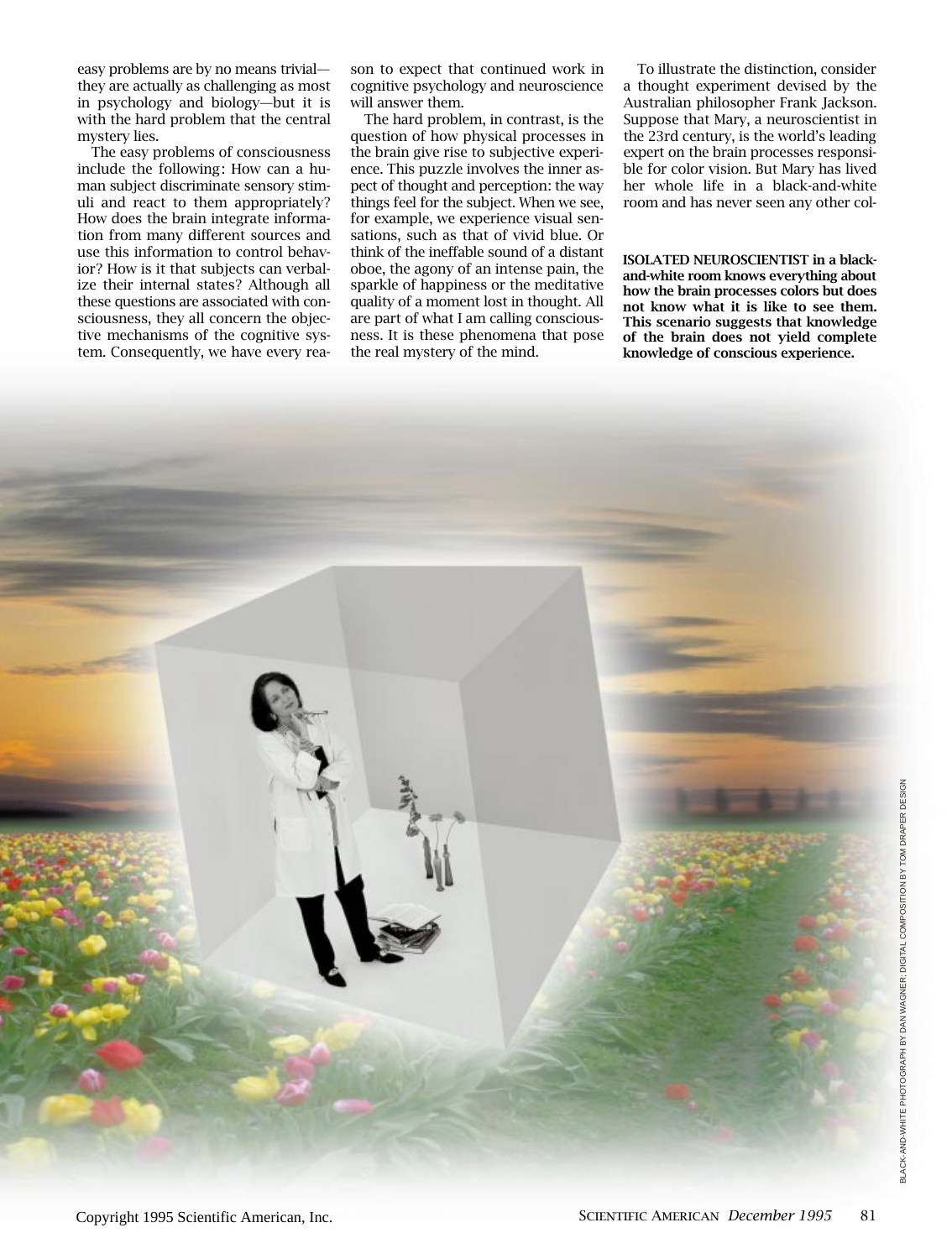ors. She knows everything there is to know about physical processes in the brain—its biology, structure and function. This understanding enables her to grasp everything there is to know about the easy problems: how the brain discriminates stimuli, integrates information and produces verbal reports. From her knowledge of color vision, she knows the way color names correspond with wavelengths on the light spectrum. But there is still something crucial about color vision that Mary does not know: what it is like to experience a color such as red. It follows that there are facts about conscious experience that cannot be deduced from physical facts about the functioning of the brain.

Indeed, nobody knows why these physical processes are accompanied by conscious experience at all. Why is it that when our brains process light of a certain wavelength, we have an experience of deep purple? Why do we have any experience at all? Could not an unconscious automaton have performed the same tasks just as well? These are questions that we would like a theory of con-

sciousness to answer. I am not denying that consciousness arises from the brain. We know, for example, that the subjective experience of vision is closely linked to processes in the visual cortex. It is the link itself that perplexes, however. Remarkably, subjective experience seems to emerge from a physical process. But we have no idea how or why this is.

### Is Neuroscience Enough?

Given the flurry of recent work on<br>
Geonsciousness in neuroscience and psychology, one might think this mystery is starting to be cleared up. On closer examination, however, it turns out that almost all the current work addresses only the easy problems of consciousness. The confidence of the reductionist view comes from the progress on the easy problems, but none of this makes any difference where the hard problem is concerned.

Consider the hypothesis put forward by neurobiologists Francis Crick of the Salk Institute for Biological Studies in San Diego and Christof Koch of the California Institute of Technology. They suggest that consciousness may arise from certain oscillations in the cerebral cortex, which become synchronized as neurons fire 40 times per second. Crick and Koch believe the phenomenon might explain how different attributes



COLOR WHEEL arranges hues so that ones experienced as similar are closest. Nearby colors also correspond to similar perceptual representations in the brain.

> of a single perceived object (its color and shape, for example), which are processed in different parts of the brain, are merged into a coherent whole. In this theory, two pieces of information become bound together precisely when they are represented by synchronized neural firings.

> The hypothesis could conceivably elucidate one of the easy problems about how information is integrated in the brain. But why should synchronized oscillations give rise to a visual experience, no matter how much integration is taking place? This question involves the hard problem, about which the theory has nothing to offer. Indeed, Crick and Koch are agnostic about whether the hard problem can be solved by science at all [*see box on pages 84 and 85*].

> The same kind of critique could be applied to almost all the recent work on consciousness. In his 1991 book *Consciousness Explained,* philosopher Daniel C. Dennett laid out a sophisticated theory of how numerous independent processes in the brain combine to produce a coherent response to a perceived event. The theory might do much to explain how we produce verbal reports on our internal states, but it tells us very little about why there should be a subjective experience behind these reports. Like other reductionist theories, Dennett's is a theory of the easy problems.

> The critical common trait among these easy problems is that they all concern how a cognitive or behavioral function is performed. All are ultimately questions about how the brain carries out some task—how it discriminates stimuli, integrates information, produces reports and so on. Once neurobiology specifies appropriate neural mechanisms,

showing how the functions are performed, the easy problems are solved. The hard problem of consciousness, in contrast, goes beyond problems about how functions are performed. Even if every behavioral and cognitive function related to consciousness were explained, there would still remain a further mystery: Why is the performance of these functions accompanied by conscious experience? It is this additional conundrum that makes the hard problem hard.

#### The Explanatory Gap

Solve the hard problem, we<br>solve the hard problem, we need to bring in new tools of physical explanation: nonlinear dynamics, say, or new discoveries in neuroscience, or quantum me-

chanics. But these ideas suffer from exactly the same difficulty. Consider a proposal from Stuart R. Hameroff of the University of Arizona and Roger Penrose of the University of Oxford. They hold that consciousness arises from quantum-physical processes taking place in microtubules, which are protein structures inside neurons. It is possible (if not likely) that such a hypothesis will lead to an explanation of how the brain makes decisions or even how it proves mathematical theorems, as Hameroff and Penrose suggest. But even if it does, the theory is silent about how these processes might give rise to conscious experience. Indeed, the same problem arises with any theory of consciousness based only on physical processing.

The trouble is that physical theories are best suited to explaining why systems have a certain physical structure and how they perform various functions. Most problems in science have this form; to explain life, for example, we need to describe how a physical system can reproduce, adapt and metabolize. But consciousness is a different sort of problem entirely, as it goes beyond the explanation of structure and function.

Of course, neuroscience is not irrelevant to the study of consciousness. For one, it may be able to reveal the nature of the neural correlate of consciousness—the brain processes most directly associated with conscious experience. It may even give a detailed correspondence between specific processes in the brain and related components of experience. But until we know why these processes give rise to conscious experience at all, we will not have crossed what philosopher Joseph Levine has called the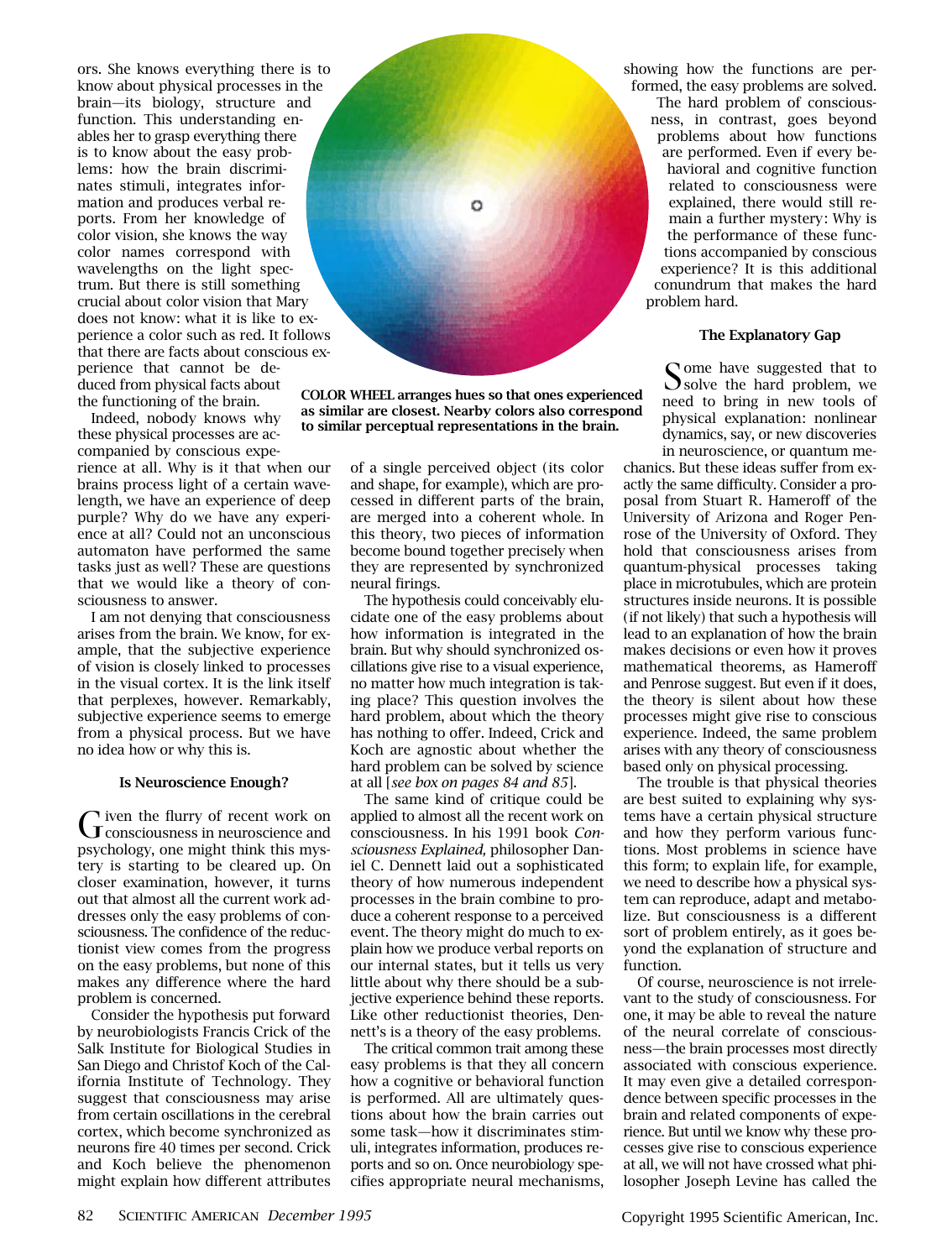explanatory gap between physical processes and consciousness. Making that leap will demand a new kind of theory.

## A True Theory of Everything

In searching for an alternative, a key<br>dobservation is that not all entities in n searching for an alternative, a key science are explained in terms of more basic entities. In physics, for example, space-time, mass and charge (among other things) are regarded as fundamental features of the world, as they are not reducible to anything simpler. Despite this irreducibility, detailed and useful theories relate these entities to one another in terms of fundamental laws. Together these features and laws explain a great variety of complex and subtle phenomena.

It is widely believed that physics provides a complete catalogue of the universe's fundamental features and laws. As physicist Steven Weinberg puts it in his 1992 book *Dreams of a Final Theory,* the goal of physics is a "theory of everything" from which all there is to know about the universe can be derived. But Weinberg concedes that there is a problem with consciousness. Despite the power of physical theory, the existence of consciousness does not seem to be derivable from physical laws. He defends physics by arguing that it might eventually explain what he calls

the objective correlates of consciousness (that is, the neural correlates), but of course to do this is not to explain consciousness itself. If the existence of consciousness cannot be derived from physical laws, a theory of physics is not a true theory of everything. So a final theory must contain an additional fundamental component.

Toward this end, I propose that conscious experience be considered a fundamental feature, irreducible to anything more basic. The idea may seem strange at first, but consistency seems to demand it. In the 19th century it turned out that electromagnetic phenomena could not be explained in terms of previously known principles. As a consequence, scientists introduced electromagnetic charge as a new fundamental entity and studied the associated fundamental laws. Similar reasoning should apply to consciousness. If existing fundamental theories cannot encompass it, then something new is required.

Where there is a fundamental property, there are fundamental laws. In this case, the laws must relate experience to elements of physical theory. These laws will almost certainly not interfere with those of the physical world; it seems that the latter form a closed system in their own right. Rather the laws will serve as a bridge, specifying how experience depends on underlying physical processes. It is this bridge that will cross the explanatory gap.

Thus, a complete theory will have two components: physical laws, telling us about the behavior of physical systems from the infinitesimal to the cosmological, and what we might call psychophysical laws, telling us how some of those systems are associated with conscious experience. These two components will constitute a true theory of everything.

## Searching for a Theory

Supposing for the moment that they<br>exist, how might we uncover such psychophysical laws? The greatest hindrance in this pursuit will be a lack of data. As I have described it, consciousness is subjective, so there is no direct way to monitor it in others. But this difficulty is an obstacle, not a dead end. For a start, each one of us has access to our own experiences, a rich trove that can be used to formulate theories. We can also plausibly rely on indirect information, such as subjects' descriptions of their experiences. Philosophical arguments and thought experiments also have a role to play. Such methods have limitations, but they give us more than enough to get started.

These theories will not be conclusive-



BLOOD FLOW variations in the visual cortex demonstrate how a subject's brain responds to a pattern being viewed. The colors in this image show the cortical activity corre-



sponding to the subject's view of either half of the pattern. The experiment illuminates a neural correlate of visual experience; such experiences may be the basis of consciousness.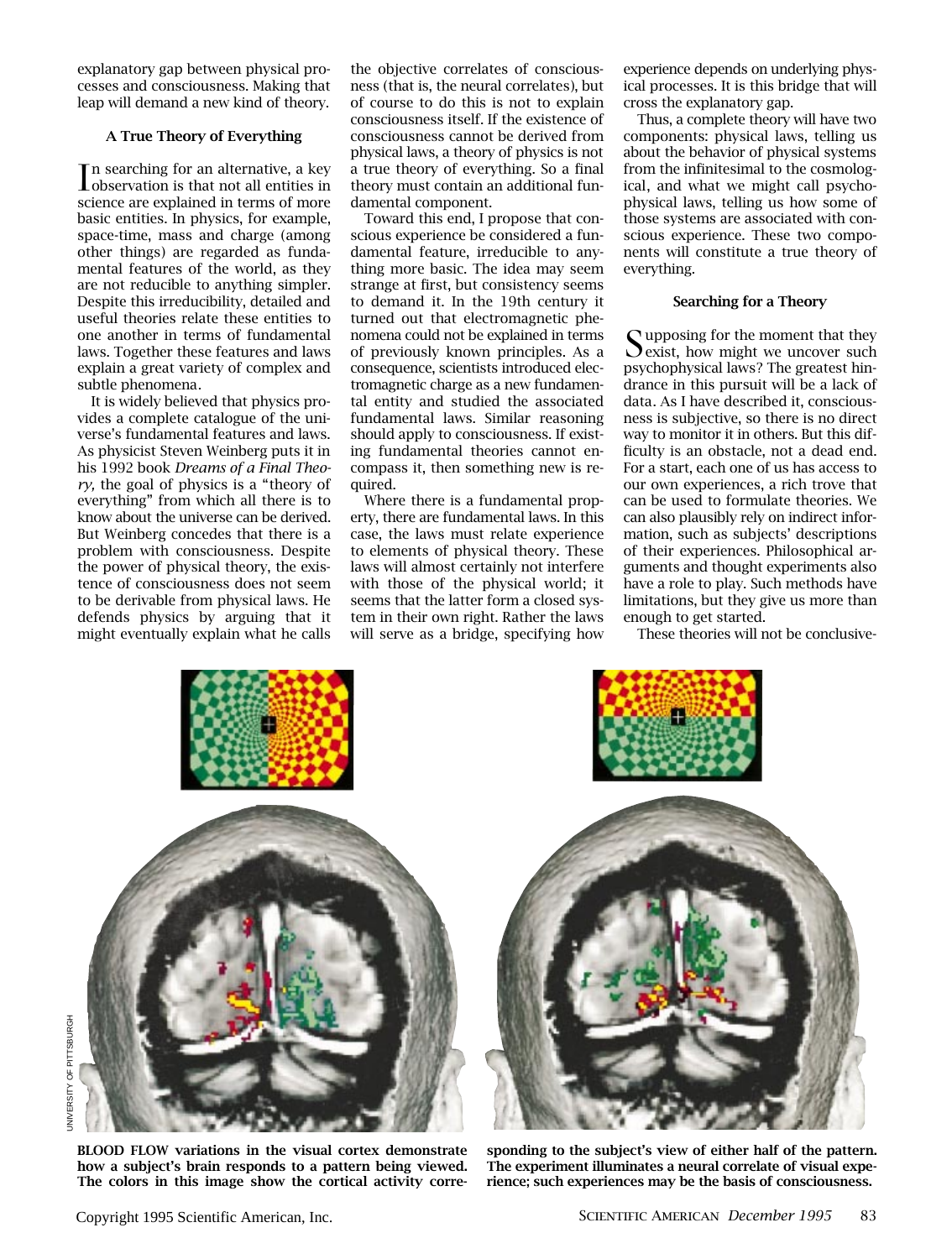## Why Neuroscience May Be Able to Explain Consciousness

*by Francis Crick and Christof Koch*

We believe that at the moment the best approach to the problem of explaining consciousness is to concentrate on finding what is known as the neural correlates of consciousness—the processes in the brain that are most directly responsible for consciousness. By locating the neurons in the cerebral

cortex that correlate best with consciousness, and figuring out how they link to neurons elsewhere in the brain, we may come across key insights into what David J. Chalmers calls the hard problem: a full accounting of the manner in which subjective experience arises from these cerebral processes.

We commend Chalmers for boldly recognizing and focusing on the hard problem at this early stage, although we are not as enthusiastic about some of his thought experiments. As we see it, the hard problem can be broken down into several questions: Why do we experience anything at all? What leads to a particular conscious experience (such as the blueness of blue)? Why are some aspects of subjective experience impossible to convey to other people (in other words, why are

they private)? We believe we have an answer to the last problem and a suggestion about the first two, revolving around a phenomenon known as explicit neuronal representation.

What does "explicit" mean in this context? Perhaps the best way to define it is with an example. In response to the image of a face, say, ganglion cells fire all over the retina, much like the pixels on a television screen, to generate an implicit representation of the face. At the same time, they can also respond to a great many other features in the image, such as shadows, lines, uneven lighting and so on. In contrast, some neurons high in the hierarchy of the visual cortex respond mainly to the face or even to the face viewed at a particular angle. Such neurons help the brain represent the face in an explicit manner. Their loss, re-

> sulting from a stroke or some other brain injury, leads to prosopagnosia, an individual's inability to recognize familiar faces consciously—even his or her own, although the person can still identify a face as a face. Similarly, damage to other parts of the visual cortex can cause someone to lose the ability to experience color, while still seeing in shades of black and white, even though there is no defect in the color receptors in the eye.

> At each stage, visual information is reencoded, typically in a semihierarchical manner. Retinal ganglion cells respond to a spot of light. Neurons in the primary visual cortex are most adept at responding to lines or edges; neurons higher up might prefer a moving contour. Still higher are those that respond to faces and other familiar objects.

On top are those that project to pre-motor and motor structures in the brain, where they fire the neurons that initiate such actions as speaking or avoiding an oncoming automobile.

Chalmers believes, as we do, that the subjective aspects of an experience must relate closely to the firing of the neurons corresponding to those aspects (the neural correlates). He describes a well-known thought experiment, constructed around a hypothetical neuroscientist, Mary, who specializes in color per-

ly testable, so they will inevitably be more speculative than those of more conventional scientific disciplines. Nevertheless, there is no reason they should not be strongly constrained to account accurately for our own first-person experiences, as well as the evidence from subjects' reports. If we find a theory that fits the data better than any other theory of equal simplicity, we will have good reason to accept it. Right now we do not have even a single theory that fits the data, so worries about testability are premature.

We might start by looking for highlevel bridging laws, connecting physical processes to experience at an everyday level. The basic contour of such a law might be gleaned from the observation that when we are conscious of something, we are generally able to act on it and speak about it—which are objective, physical functions. Conversely, when some information is directly available for action and speech, it is generally conscious. Thus, consciousness correlates well with what we might call "awareness": the process by which information in the brain is made globally available to motor processes such as speech and bodily action.

The notion may seem trivial. But as defined here, awareness is objective and physical, whereas consciousness is not. Some refinements to the definition of awareness are needed, in order to extend the concept to animals and infants, which cannot speak. But at least in familiar cases, it is possible to see the rough outlines of a psychophysical law: where there is awareness, there is consciousness, and vice versa.

To take this line of reasoning a step further, consider the structure present in the conscious experience. The experience of a field of vision, for example, is a constantly changing mosaic of colors, shapes and patterns and as such has a detailed geometric structure. The fact that we can describe this structure, reach out in the direction of many of its components and perform other actions that depend on it suggests that the structure corresponds directly to that of the information made available in the brain through the neural processes of awareness.

Similarly, our experiences of color

have an intrinsic three-dimensional structure that is mirrored in the structure of information processes in the brain's visual cortex. This structure is illustrated in the color wheels and charts used by artists. Colors are arranged in a systematic pattern—red to green on one axis, blue to yellow on another, and black to white on a third. Colors that are close to one another on a color wheel are experienced as similar [*see illustration on page 82*]. It is extremely likely that they also correspond to similar perceptual representations in the brain, as part of a system of complex three-dimensional coding among neurons that is not yet fully understood. We can recast the underlying concept as a principle of structural coherence: the structure of conscious experience is mirrored by the structure of information in awareness, and vice versa.

Another candidate for a psychophysical law is a principle of organizational invariance. It holds that physical systems with the same abstract organization will give rise to the same kind of conscious experience, no matter what they are made of. For example, if the



*KANIZSA TRIANGLE stimulates neurons that code explicitly for such illusory contours.*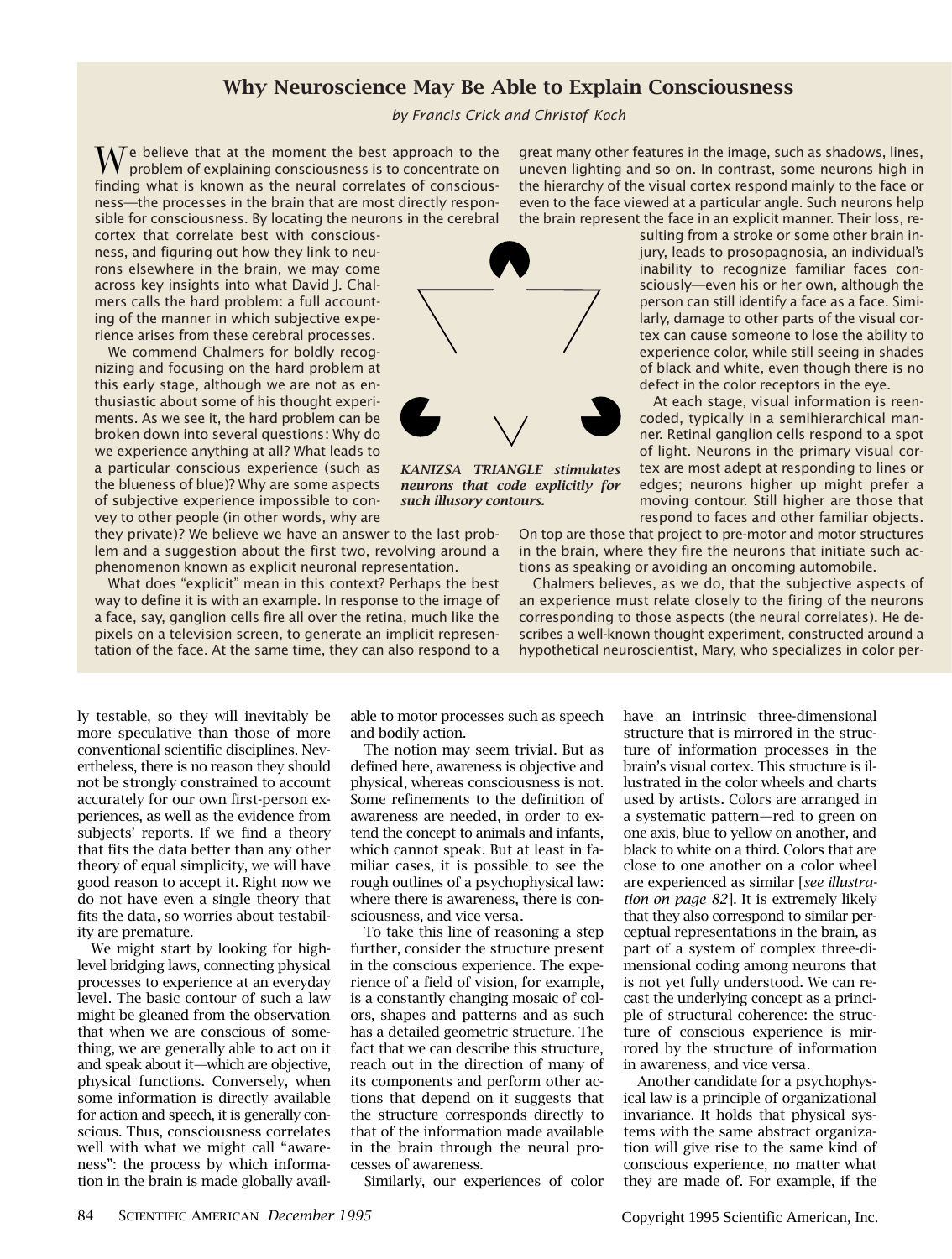ception but has never seen a color. We believe the reason Mary does not know what it is like to see a color, however, is that she has never had an explicit neural representation of a color in her brain, only of the words and ideas associated with colors.

In order to describe a subjective visual experience, the information has to be transmitted to the motor output stage of the brain, where it becomes available for verbalization or other actions. This transmission always involves reencoding the information, so that the explicit information expressed by the motor neurons is related, but not identical, to the explicit information expressed by the firing of the neurons associated with color experience, at some level in the visual hierarchy.

It is not possible, then, to convey with words and ideas the exact nature of a subjective experience. It is possible, however, to convey a difference between subjective experiences—to distinguish between red and orange, for example. This is possible because a difference in a high-level visual cortical area will still be associated with a difference in the motor stages. The implication is that we can never explain to other people the nature of any conscious experience, only its relation to other ones.

The other two questions, concerning why we have conscious<br>experiences and what leads to specific ones, appear more difficult. Chalmers proposes that they require the introduction of "experience" as a fundamental new feature of the world, relating to the ability of an organism to process information. But which types of neuronal information produce consciousness? And what makes a certain type of information correspond to the blueness of blue, rather than the greenness of green? Such problems seem as difficult as any in the study of consciousness.

We prefer an alternative approach, involving the concept of "meaning." In what sense can neurons that explicitly code for a face be said to convey the meaning of a face to the rest of the brain? Such a property must relate to the cell's projective field its pattern of synaptic connections to neurons that code explicitly for related concepts. Ultimately, these connections extend to the motor output. For example, neurons responding to a certain face might be connected to ones expressing the name of the person whose face it is and to others for her voice, memories involving her and so on. Such associations among neurons must be behaviorally useful—in other words, consistent with feedback from the body and the external world.

Meaning derives from the linkages among these representations with others spread throughout the cortical system in a vast associational network, similar to a dictionary or a relational database. The more diverse these connections, the richer the meaning. If, as in our previous example of prosopagnosia, the synaptic output of such face neurons were blocked, the cells would still respond to the person's face, but there would be no associated meaning and, therefore, much less experience. A face would be seen but not recognized as such.

Of course, groups of neurons can take on new functions, allowing brains to learn new categories (including faces) and associate new categories with existing ones. Certain primitive associations, such as pain, are to some extent inborn but subsequently refined in life.

Information may indeed be the key concept, as Chalmers suspects. Greater certainty will require consideration of highly parallel streams of information, linked—as are neurons—in complex networks. It would be useful to try to determine what features a neural network (or some other such computational embodiment) must have to generate meaning. It is possible that such exercises will suggest the neural basis of meaning. The hard problem of consciousness may then appear in an entirely new light. It might even disappear.

*FRANCIS CRICK is Kieckhefer Distinguished Research Professor at the Salk Institute for Biological Studies in San Diego. CHRISTOF KOCH is professor of computation and neural systems at the California Institute of Technology.*

precise interactions between our neurons could be duplicated with silicon chips, the same conscious experience would arise. The idea is somewhat controversial, but I believe it is strongly supported by thought experiments describing the gradual replacement of neurons by silicon chips [*see box on next page*]. The remarkable implication is that consciousness might someday be achieved in machines.

## Information: Physical and Experiential

The ultimate goal of a theory of consideration is a simple and elegant set of fundamental laws, analogous to the fundamental laws of physics. The principles described above are unlikely to be fundamental, however. Rather they seem to be high-level psychophysical laws, analogous to macroscopic principles in physics such as those of thermodynamics or kinematics. What might the underlying fundamental laws be? No one knows, but I don't mind speculating.

I suggest that the primary psychophysical laws may centrally involve the concept of information. The abstract notion of information, as put forward in the 1940s by Claude E. Shannon of the Massachusetts Institute of Technology, is that of a set of separate states with a basic structure of similarities and differences between them. We can think of a 10-bit binary code as an information state, for example. Such information states can be embodied in the physical world. This happens whenever they correspond to physical states (voltages, say); the differences between them can be transmitted along some pathway, such as a telephone line.

We can also find information embodied in conscious experience. The pattern of color patches in a visual field, for example, can be seen as analogous to that of the pixels covering a display screen. Intriguingly, it turns out that we find the same information states embedded in conscious experience and in underlying physical processes in the brain. The three-dimensional encoding of color spaces, for example, suggests that the information state in a color experience corresponds directly to an information state in the brain. We might even regard the two states as distinct aspects of a single information state, which is simultaneously embodied in both physical processing and conscious experience.

A natural hypothesis ensues. Perhaps information, or at least some information, has two basic aspects: a physical one and an experiential one. This hypothesis has the status of a fundamental principle that might underlie the relation between physical processes and experience. Wherever we find conscious experience, it exists as one aspect of an information state, the other aspect of which is embedded in a physical process in the brain. This proposal needs to be fleshed out to make a satisfying theory. But it fits nicely with the principles mentioned earlier—systems with the same organization will embody the same information, for example—and it could explain numerous features of our conscious experience.

The idea is at least compatible with several others, such as physicist John A. Wheeler's suggestion that information is fundamental to the physics of the universe. The laws of physics might